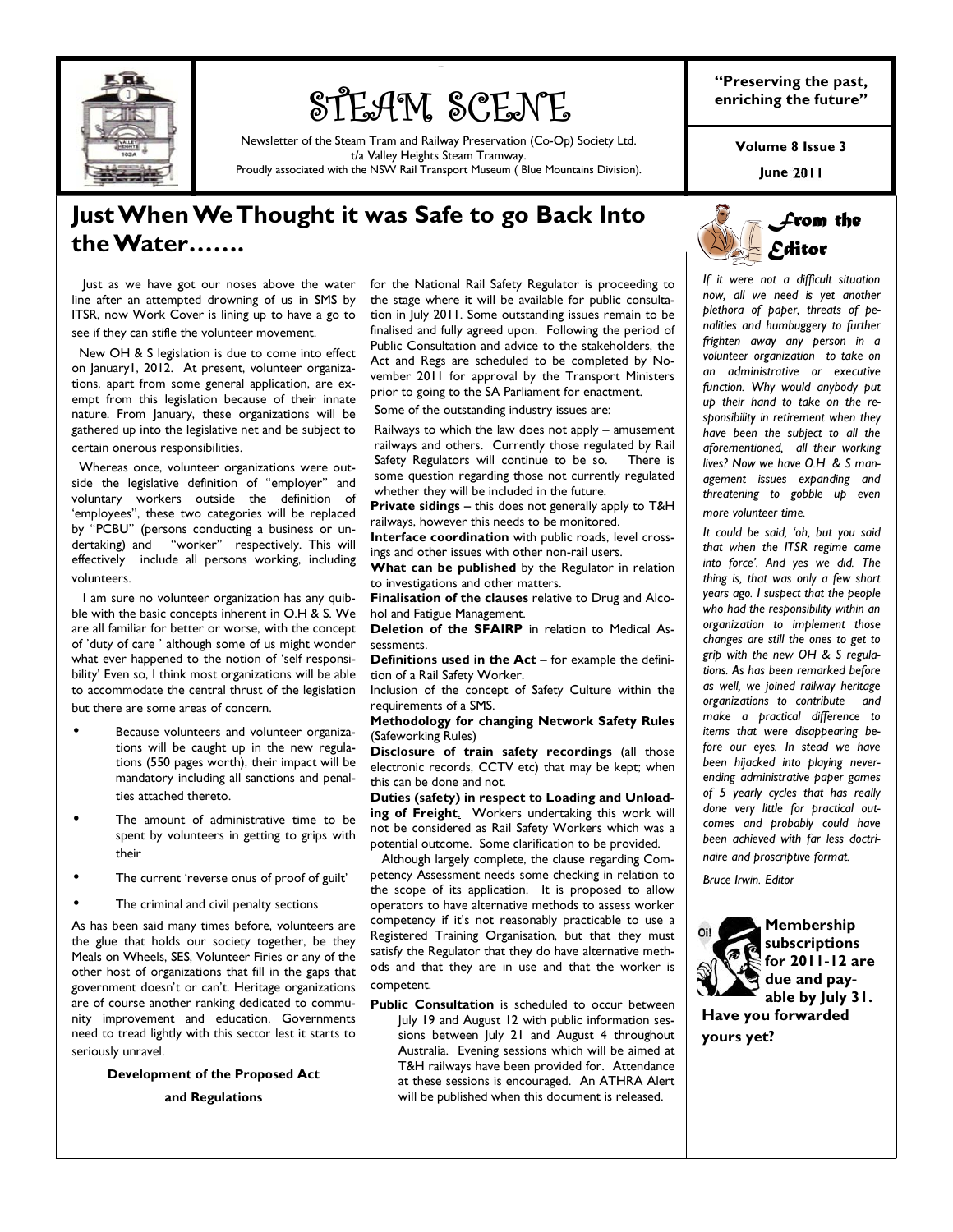

# Page 2  $\text{S} \uparrow \text{F} \uparrow \text{A} \uparrow \text{M}$   $\text{S} \uparrow \text{F} \uparrow \text{N} \uparrow \text{F}$

### (Continued from page 1)

Funding and Cost Recovery - FEES - is yet to be settled. Watch this space, it is hoped that T&H will not have to pay any fees as such, as is the current case in most jurisdictions.

### Expert Panel Report on Drug and Alcohol and

Fatigue Management was accepted in principle by the Transport Ministers at their meeting on 20 May. Operators will not require to undertake evidentiary testing, no level of random testing will be specified, but post incident testing for Category A incidents will be required. In relation to Fatigue Management, a matrix of working hours for critical safety workers is being developed. Until this detail is made known, it is hoped that for most T&H operators, no additional work will be required. It has been requested that this report be made public.

Transitional arrangements – yet to be developed, but it is known that re-accreditation will not be required, however, what other actions in relation to update SMS for changes in the Act and Regs etc and timing to do this, is unknown.

Maintenance - During the period of Public Consultation, the NTC will be commencing the review of

-David Victor Torr OAM

てきてきてきてきてきてきてきてきてきてき

ومروموم ومومر والمواسوم والمراجر والمواسوم والمراجرات

items in the existing Act which have been listed for "Maintenance". These include:

Data Loggers – prescription vs co-regulation Train Communications systems – prescription vs co-regulation

Train Safety Systems – additional drivers/crews Review of Sections 10 and 21 of the SMS schedules Review of the definitions of:

Rail Safety Worker

Rollingstock Operator

Railway Operations

### **Summary**

Overall the development of the Single Regulator for Rail Safety is proceeding to timetable. Many of the sector concerns, particularly in relation to competency and the provision of possible exemptions have been addressed. However there are a few issues as noted above, still outstanding.







A selection of photos taken by Peter Butler of Dave Torr at work at Valley Heights.

As recorded in the 'personal' column, David Torr passed away suddenly on 22 June. Dave's funeral was held at Macquarie Park Crematorium on Monday June 27. The society was represented by Chairman Craig, Peter Stock and Bruce Irwin.

Dave would have been well know to members attending the Museum. He was a native of Punchbowl and was born in 1937.

Dave was a bit sceptical about we "trammies" when we first arrived at Valley heights in 1997, with our motley collection of broken down tramcars and burnt-out rolling stock. When trailer 93B arrived he wondered how we would ever restore it. Later, after it was restored, Dave said to me, that he 'took his hat off to you blokes" on doing a fine job. This was no small praise from a person like Dave with his perfectionist approach to timber and paint work. Dave also had a sneaking regard from the tradesmen we engaged to work on the double-decker and the CBI car. This was especially so of Frank Huxtable.

Dave was a skilled perfectionist in everything he attempted. He had a steely focused, no-nonsense approach to any project . Everything was thoroughly planned and detailed. Preparation was as important as the carrying out of an actual task. These attitudes made him a natural leader and it was not surprising that David led the 'retirees project group' at Valley Heights, which was and still is, the largest work grouping at Valley Heights.

David of course, was heavily involved in the early development and building programme at Thirlmere.

When one looks at the Valley Heights depot building today, it is hard to imagine the decrepit state it was in, when it and the complex in general, were taken over by the NSWRTM. The reconstruction of the heavily damaged and termite infested roof together with the reinstatement of the depot windows, will be a lasting memorial to Dave's presence at Valley Heights. One of Dave's biggest regrets in his association with the Museum was as he said, on viewing our completed trailer car 93b one day, "I wished I could have restored something like this sometime, instead of always being lumbered with building projects." Never-the-less, he approached whatever he had to do with thorough mindedness and a will to see it through to completed perfection.

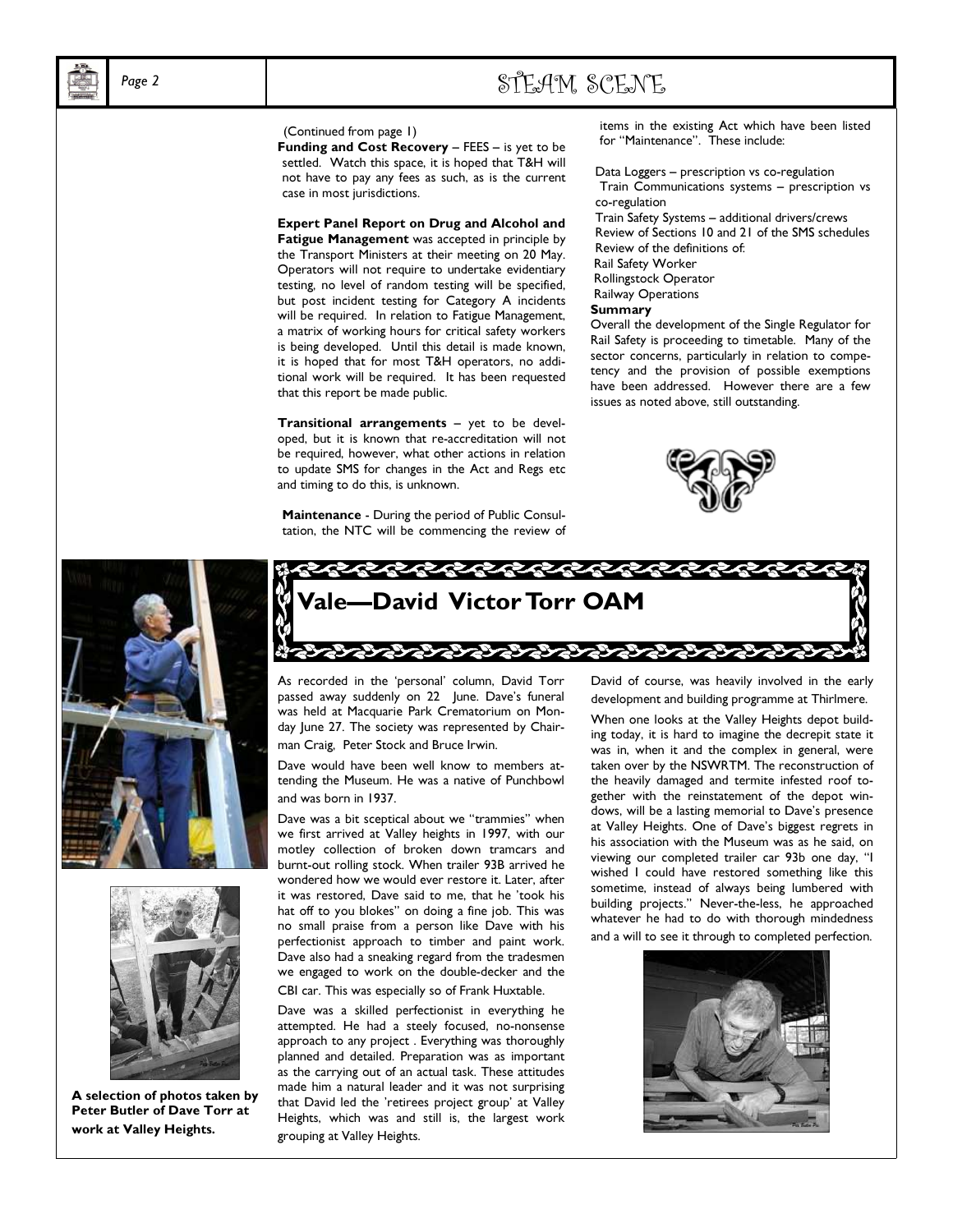### Standard Gauge Rules !

The following article was forwarded by our New Zealander friend, motor 100's chief maintainer and guardian, Ian Mison. Not sure where he got it from but it makes a good read and is food for thought.

 The most modern railways are of 'standard' gauge i.e. 4 feet, 8.5 inches. That's an exceedingly odd number and was adopted from English practice.

#### Why did the English build them like that?

Because the first rail lines were built by the same people who built the pre-railway tramways, and that was the gauge they used.

### Why did 'they' use that gauge then?

Because the people who built the tramways used the same jigs and tools that they had used for building wagons,



which used that wheel spacing.

### Why did the wagons have that particular odd wheel spacing?

Well, if they tried to use any other spacing, the wagon



wheels would break on some of the old, long distance roads in England, because that's the spacing of the wheel ruts.

> So who built those old rutted roads?

Imperial Rome built the first long distance roads in Europe (including England ) for their legions. Those roads have been used ever since.

### And the ruts in the roads?

Roman war chariots formed the initial ruts, which everyone else had to match for fear of destroying their wagon wheels.

Since the chariots were made for Imperial Rome , they were all alike in the matter

of wheel spacing. Therefore, the United States standard railway gauge of 4 feet, 8.5 inches is derived from the original specifications for an Imperial Roman war chariot. In other words, bureaucracies live forever.

So the next time you are handed a specification/procedure/process, and wonder, 'What horse's arse came up with this?' , you may be exactly right.

Imperial Roman army chariots

were made just wide enough to accommodate the rear ends of two war horses. (Two horses' arses.)

Now, the twist to the story:

When you see a Space Shuttle sitting on its launch pad, you will notice that there are two big booster rockets attached to the sides of the main fuel tank. These are solid rocket boosters, or SRBs. The SRBs are made by Thiokol at their factory in Utah.

The engineers who designed the SRBs would have preferred to make them a bit larger, but the SRBs had to be shipped by train from the factory to the launch site. The railway line from the factory happens to run through a tunnel in the mountains, and the SRBs had to fit through that tunnel. The tunnel is slightly wider than the railway track, and the railway track, as you now know, is about as wide as

arguably the world's most advanced transportation system was determined over two thousand years

ago by the width of a horse's arse. And you thought being a horse's arse wasn't important?

So, horse's arses control almost everything...

...Explains a whole lot of things, doesn't it?









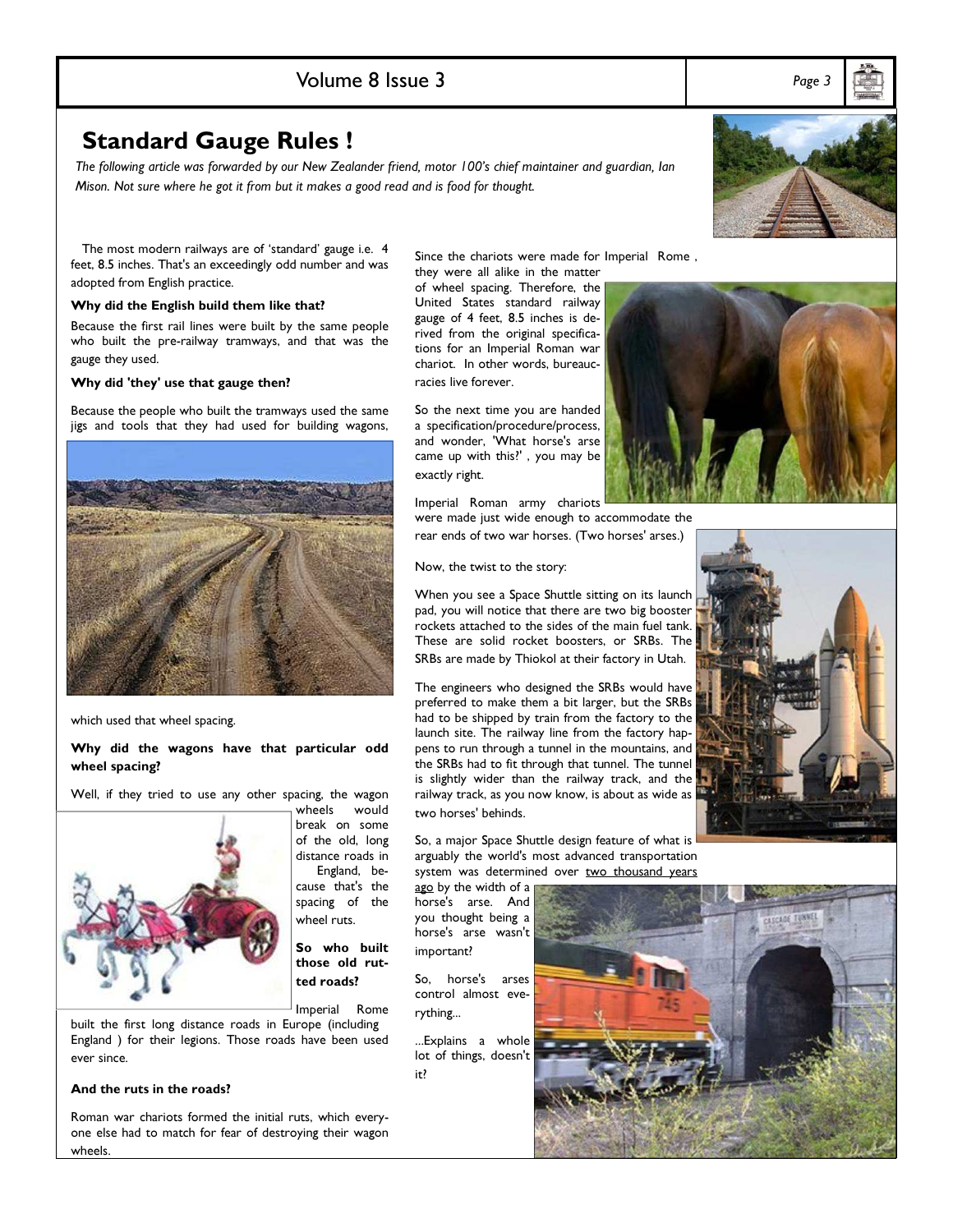

# Page 4  $\text{S} \uparrow \text{F} \uparrow \text{A} \uparrow \text{M}$ ,  $\text{S} \uparrow \text{F} \uparrow \text{N} \uparrow \text{F}$

### Rare Tickets Purchased

*It really amazes me, the variety of items available for sale on "E-Bay". What did we do before this medium became available? Just advertise in newspapers and journals I suppose. It seems to me that so much more of the rare and quirky has become available from world-wide sources that previously one wouldn't have know existed let alone be able to purchase. These tickets are a case in question.* 



(Above) Photo depicting the historic tickets.

Recently, Chairman Craig on behalf of the society, purchased some rare tickets. They are from the Kogarah-Sans Souci line and were issued during the last days of service in July 1937. What makes these tickets unique, is that the obverse of the ticket notes in a spidery hand, particulars of the consist and crew for the journey upon which the ticket was issued. Who originally purchased the tickets is unknown but they certainly had a sense that the passing of an era was nigh.

 The tickets, five in number, consist of one 'Two penny" ticket and four "Three penny" tickets. The particulars listed on each ticket is as follows:

Ticket # 84528-three penny green : Inscription:

*"6A 82B (3 cars) Kog to Doll's Pt. 1/7/37 Billy Stokes"* Billy Stokes was a driver.

Ticket #81741—three penny green: Inscription:

*"1A (last trip) 181B 2/7/1937 Charlie Macgraw Arthur Winney"* 

Ticket # 84585 –three penny green: Inscription: *"84A 80B 2/7/37 Andy Harvey Kog to Sand"* 

Andy Harvey was a driver.

Ticket #91638 –three penny green: Inscription: *"103A 82B 110B Kog to Doll'sPt 25 minutes 30/6/37 Ted Howard"* 

Ted Howard was a driver

Ticket 23123—Two penny pink: Inscription :

*"125A 92B Ramsgate to Kg 5 minutes 30/6/37"* 

is interesting in that that it tends to confirm that motor 1A was indeed withdrawn from service two days before the rest of the s y s t e m closed. The tickets, u n f o r t u nately, cost more than we anticipated owing to some 'spoil sport' pushing up the bid on the ticket featuring



103A inscription. depicted in this photo. Even so, the the (Above) The back of the tickets is

tickets are an invaluable adjunct to a small but growing collection of memorabilia and ephemera related to the steam tram era.

### Vignette of a Driver—Alfred John Longstaff

 Back in the February 2010 issue of Steam Scene, we surveyed the life of steam tram driver Samuel Wyche. During his career he was dogged by tragedy. He had the misfortune to run over two people in separate incidents and eventually was crushed to death when his motor capsized after de-railing near Miranda in 1924.

 Alfred John Longstaff had an interesting career that to some extent, mirrored Sam Wyche's but with a major difference.

 Longstaff was born April 2, 1866. He commenced employment with the 'Tramways' in Sydney on 24-3- 1885, progressing to fireman in 1889 and to driver in 1893. Following a five-year stint on the Newcastle trams, he transferred to Baulkham Hills depot on 24-3- 1908. On March 21, 1911 he was driving a late afternoon tram from Parramatta station to Castle Hill, he was approaching Ross Street, North Parramatta when a family of small children began to run across in front of the tram. Two hesitated but two ran on, The youngest aged 2½, went underneath the motor being almost cut in half. The child was Albert E.B. Dennis whose father was the long-serving conductor on the George Street Parramatta tramway. This story has been related in Steam Scene previously, when covering the career of Conductor Gabriel Dennis. Alfred Longstaff continued at the Baulkham Hills depot until it was transferred to Northmead when the Castle Hill line was truncated back to that point on 28-1-1923. Alfred remained at this depot until the line was closed on 31-12-1926.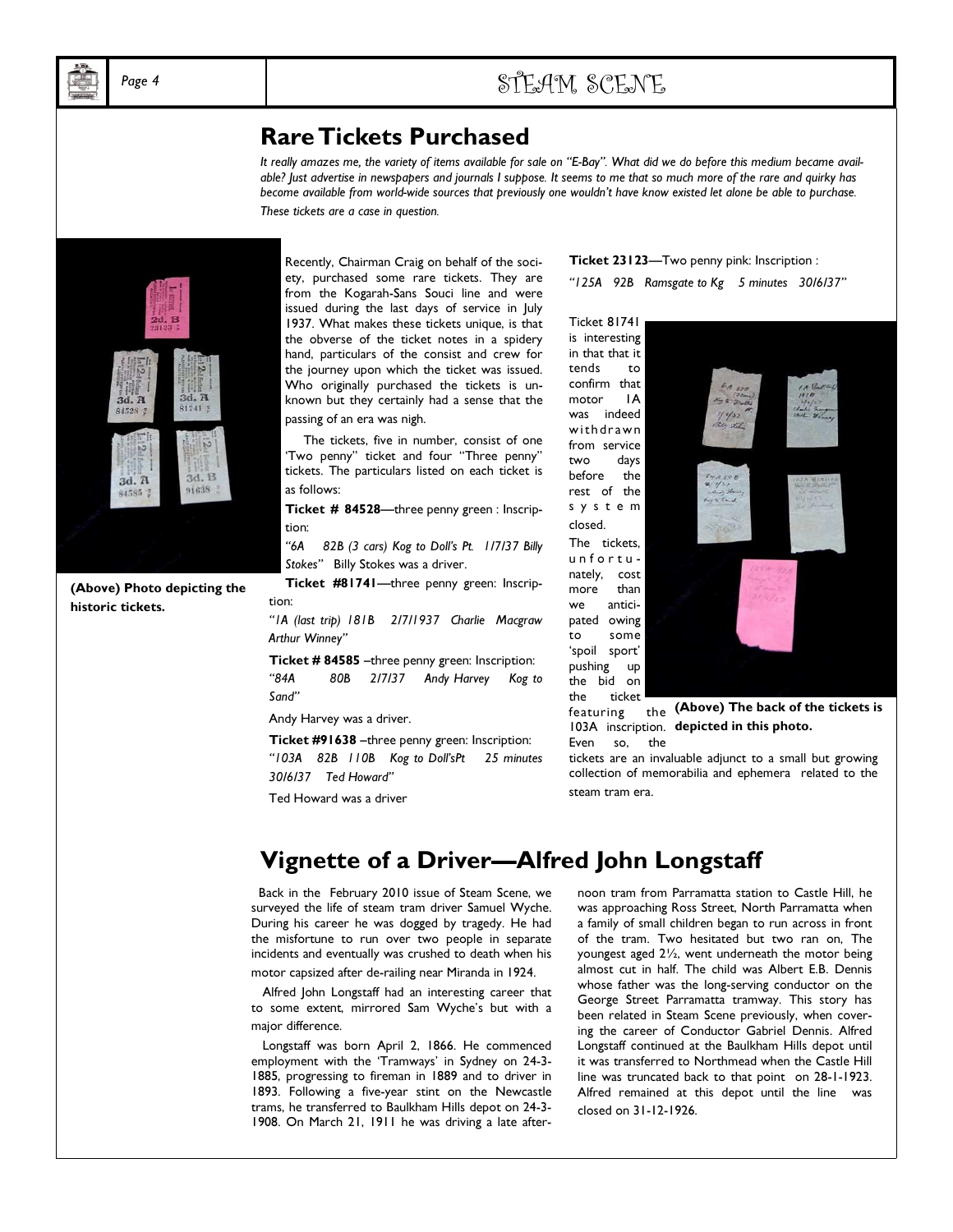### Volume 8 Issue 3 Page 5

On February 1, 1927, he was transferred to Sutherland Depot. On March 3, 1927 he was driving his tram from Cronulla to Sutherland when shortly before 6 p.m. his motor left the rails. The motor turned to the right and fell over on its side. Passengers on the crowded twocar tram were jolted about but the cars remained upright. Some went to the aid of the driver, expecting to find him crushed. Miraculously, he was still alive sustaining only a cut to his right arm. How lucky he was for so many drivers in a similar situation had lost their lives, including his fellow Sutherland line worker, Sam Whyche, three years before.

 The cause of the accident was said to be the lifeguard accidentally dropping onto the road surface and digging-in.

 Longstaff appears to have been placed on light duties after the accident, taking a month's long service leave from 10-10-1927 to 9-11-1927. On March 13, 1928, he was granted retirement, it being found he was unable to continue light work.

 Notwithstanding his inability to continue 'light work' Alfred Longstaff did not pass away until 1952! By this time, all the steam tram lines had passed away with only a couple of motors employed in shunting duties here and there. A few people however were concerned about their passing and were beginning to think that something should be



done to preserve one or two of them. There begins the society's story.

*References: SMH.4-3-1927, Author's 'Penny-A-Section…" (1996) . Service record, State Archives.* 

(Above) Cronulla Beach tram with motor 124A in

### Train with a Brain

Members and friends will recall the article in SS on February 2011 covering this topic. In concluding, it appeared that the electrically triggered device sunk without trace after initial demonstrations however, it appears that this was not the case. In L.T.C. Rolt's book 'Red for Danger' a reference is made to a certain electrical device to stop engines after passing a red signal. Could it have been our Mr. Angus's device?

 The accident that occurred at Ais Gill in UK in 1913, could be said to a classic SPAD. An misalignment of circumstances, including a driver and fireman wrestling with a cranky injector, not noticing 'signals passed at danger' was just one factor in a tragic rear end collision with another train. At the enquiry into the accident a Colonel Pringle made a number of suggestions for reducing the risk of a train passing a 'stop' signal. He referred to a system of automatic train control (ATC) that had been developed by the Great Western Railway Company and considered that this system deserved wider notice and trial.

 To quote from Mr. Rolt's book: *"The Great Western invention to which Colonel Pringle referred was first tried out experimentally on the company's Henley branch in January 1906. It consisted of an insulated steel bar mounted on a baulk of timber and laid centrally between the running rails in the form of a ramp at each distant signal. The bar made contact with a spring-loaded shoe on the locomotive and so raised it. When the signal stood at 'clear' the bar became electrified and the current, passing through the shoe, rang a bell in the engine cab. If on the other hand, the signal was at danger, the ramp remained dead with the result, that when the locomotive 'shoe' was raised, it broke an electric circuit on the engine and by so doing, caused an alarm whistle to sound. It thus possessed the essential virtue of all railway safety devices in that if the signal or the ground current failed, the danger signal was automatically given.* 

 *So successful was this Henley experiment that a year later (1907) it was decided to give it a more extended trial on the 22 miles of branch line from Oxford to Fairford. In this case, the visible distant signals were removed* 

*and reliance was placed entirely on the audible warning system. Only locomotives fitted with the device were allowed to work over the branch. Subsequently in 1908, some of the main-line locomotives were suitably equipped and ramps were laid beside all distant signals between Reading and Slough. In 1910, the ramps were installed between Slough and Paddington. The visible signals were not of course removed. Shortly afterwards, the apparatus on the locomotive was modified so that it not only gave an audible danger signal but at the same time, it opened an air valve and so applied the automatic vacuum brake to the train unless, or until, it was released by the driver. The invention ceased therefore to be merely an audible signaling device, it became as well, a positive system of automatic train control (ATC). In this improved form it was introduced progressively on all the main lines of GWR."* 

On reading the account of our Mr. Angus, we see that his experimentation with virtually the same device, was done in NSW in December 1910. He took his device to UK and evidently demonstrated it in July 1912, in the presence of the GWR Chairman, Lord Churchill. It would seem on balance, that GWR were well aware of the principle involved and had in practice, a device very similar to Mr. Angus's.

 Mr. Rolt tells us that the 'ATC' was progressively introduced on all the main lines of the Great Western Railway. Despite its success, the ATC failed to attract other railway companies to its benefits. As a result, although its introduction was recommended by successive inspecting officers following accident after accident, it would be another forty-six years before their persuasions met with success.